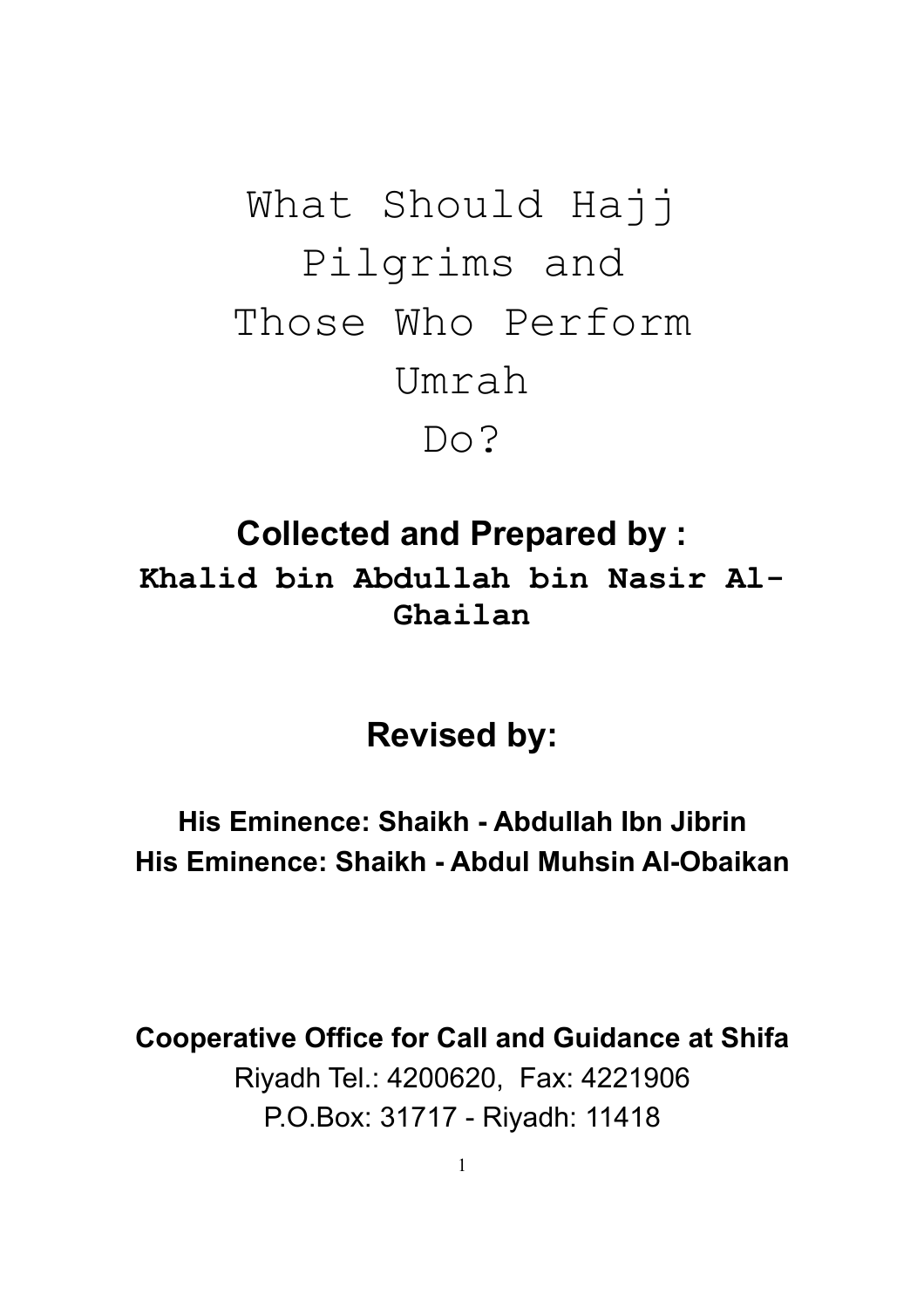#### In the Name of Allah, The All-Merciful

#### **The All-Compassionate**

All praise be to Allah and peace and blessings of Allah be upon His Prophet.

This is a brief pamphlet about the rites of Hajj (pilgrimage) and Umrah (Lesser Hajj) so that the Muslim can do these rites as the

Prophet (may peace and blessings of Allah be upon him) did them.

May Allah make this pamphlet of great benefit and accept from you and us our good deeds.

Dear Muslim, If you want to perform Hajj, you should intend to perform one of these three types of Hajj:-

- 1- Tamattu' (it is the best type of Hajj, here you intend in your heart to perform Umrah and say at Miqat (station of Ihram) "O Allah I am responding to you my Lord, by Umrah. You start performing Umrah, when you finish, you abandon and discard Ihram. Then you are allowed to discard all the prohibitions of Ihram. On the  $8<sup>th</sup>$  Day of Zul Hijja you should intend Hajj as explained in this pamphlet and slaughter a sacrifice (a ram).
- 2- Ifrad (making Hajj only in the prescribed months of Hajj. Once you enter Ihram, you should intend Hajj by saying at the Miqat: "I am responding to you my Lord, by Hajj)".
- 3- Qiran (making Hajj and Umrah at the same time) Hajj and Umrah by saying: ``I am responding to you my Lord by Umrah and Hajj together'', when you reach the Ka'ba, you circle it seven times, this type of Tawaf is called Tawaf Al-Qudoum (Circumambulation of Arrival), then you make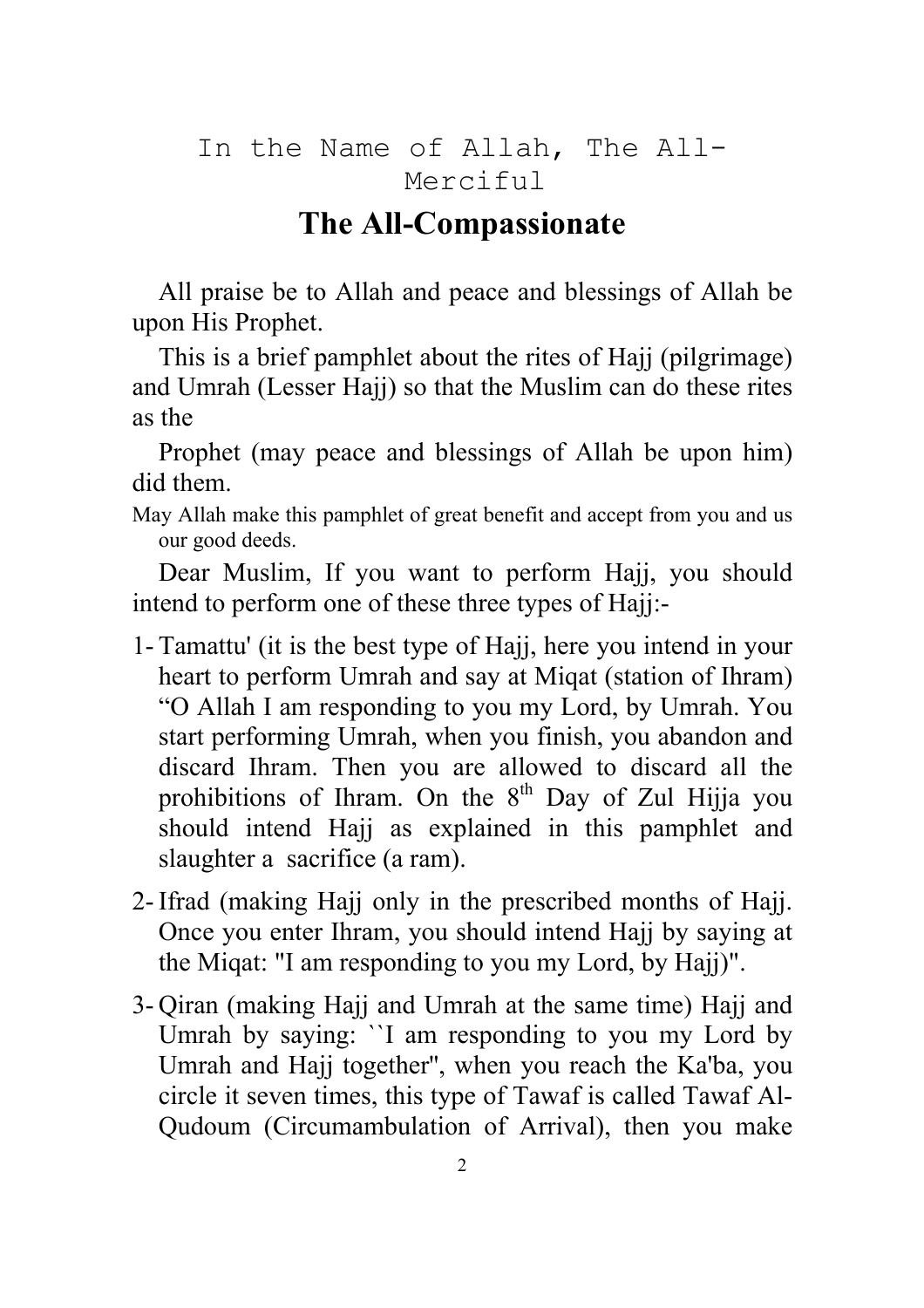Sa'ee seven times between Safa and Marwah, you can perform this Sa'ee later after Tawaf-Al-Ifadah, but it is better to perform it after TawafAl-Qodoum. You will be in the state of Ihram till the Day of Nahr (Day of Sacrifice) and you will start to perform rites of Hajj on the 8th Day of Zul-Hijja As explained in this pamphlet be sure to sacrifice.

#### First: How to Perform Umrah:-

- 1- If a Muslim intends to perform Umrah, he should take off his clothes, take a bath and then perfume himself. Taking a bath before assuming Ihram is (Sunnah) for both men and women.
- 2- After taking a bath, the Muslim puts on Ihram dress and prays if the time is for prescribed prayer, otherwise he should intend Umrah in the state of Ihram without praying. He says ``Oh Allah, I am responding to you by Umrah'', after that he should recite Talbiyah by raising his voice as follows:

 ``O my Lord, here I am at your service, here I am, There is no partner with You, here I am, truly, the praise and the provisions are Yours and so is the dominion and sovereignty, there is no partner with You''.

3- If the one who wants to assume Ihram fearing that anything may detain him from completing his rites, he can make his intention conditioned in state of Ihram by saying:- "If I am detained by anything, my release from Ihram shall be where I am detained. In that case if he terminates his state of Ihram for some legal reason, such as illness or running out of money, he will be excused."

4- When the Muslim enters the Holy Mosque, he should enter with his right foot and say the following prayer (du'a):

 "In the Name of Allah and peace and blessings be upon the Messenger of Allah. O Allah! Forgive my sins, and open for me the doors of Your mercy. I seek refuge in Allah the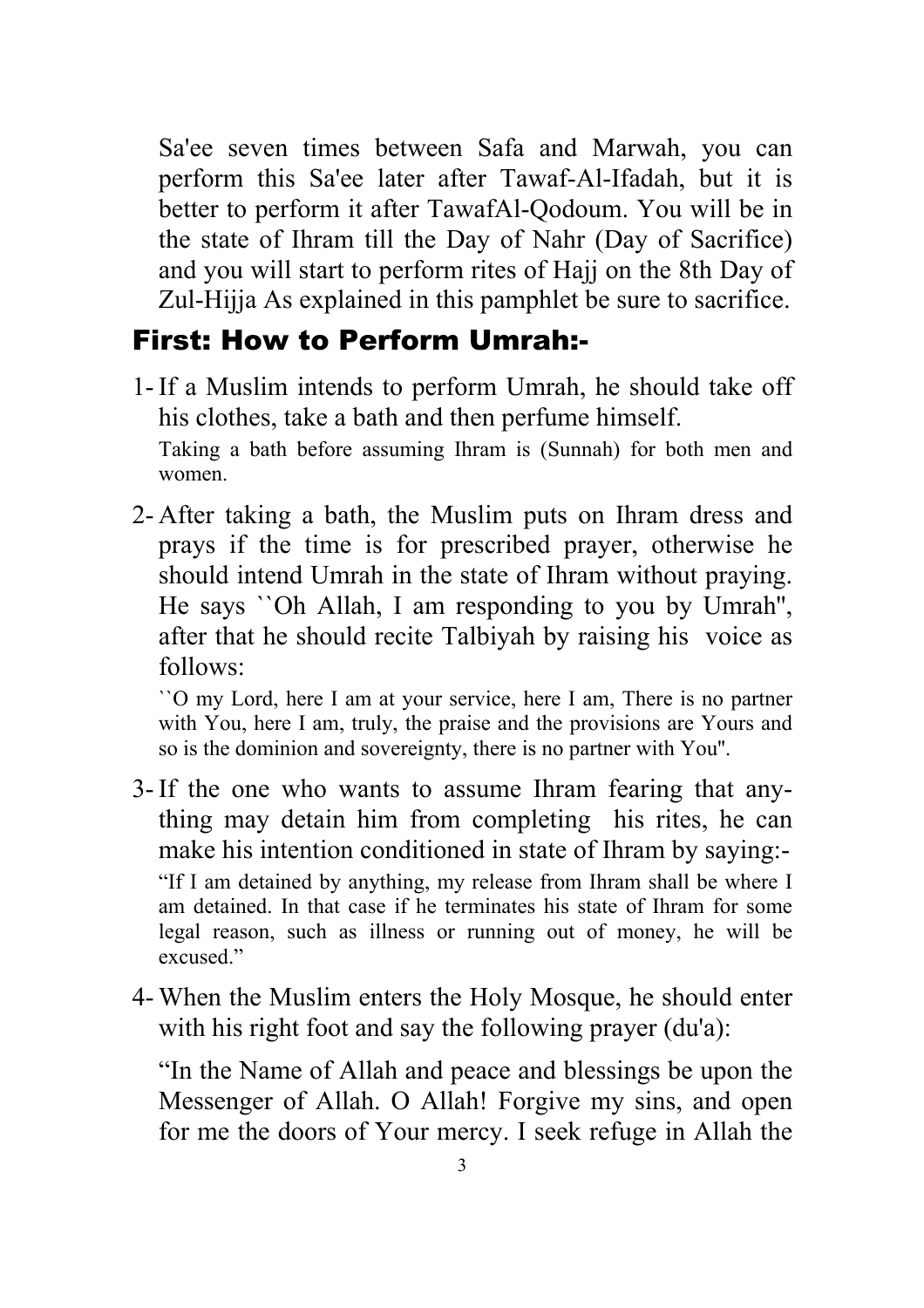Supreme and with His Noble Face and His eternal authority from the accursed devil".

 Then he moves to the Black Stone to start Tawaf from it, touches it with his right hand and kisses it. If he cannot do so, he points his hand at it. It is better not to hurt people in case of over crowding. When he touches the Black Stone, he says the following prayer:

 "In the Name of Allah, Allah is Greatest, O Allah I do this believing in you, confirming Your book, in faithfulness to Your covenants and in compliance with the Sunna of Your Prophet Muhammad (blessing and peace be on him)".

5- He should keep the Ka'aba on his left when he comes to the Yemeni Corner, he may preferably touch it with his right hand, but does not kiss it. It is desirable for him to recite between the Yemeni Corner and Black Stone the following supplication:-

 "Our Lord grant us good in this world and good in the Hereafter and protect us from the torment of the Fire". And when ever he comes to the Black Stone he says:

"Allah is the Greatest (Allahu Akbar)".

 He can say what he likes during the rest of Tawaf like supplication, remembrance, recitation of Holy Quran etc, for Tawaf, Sa'ee and pelting stones has been made for the remembrance of Allah.

6- A man should do two things during Tawaf-Al-Qodoum (Circumambulation of Arrival):-

 (1) Throw the upper sheet of his Ihram garment over his left shoulder, leaving his right shoulder exposed which is called in Arabic (Idtiba').

 (2) Secondly:- move quickly in the first three rounds, for the other four rounds he should walk normally and not to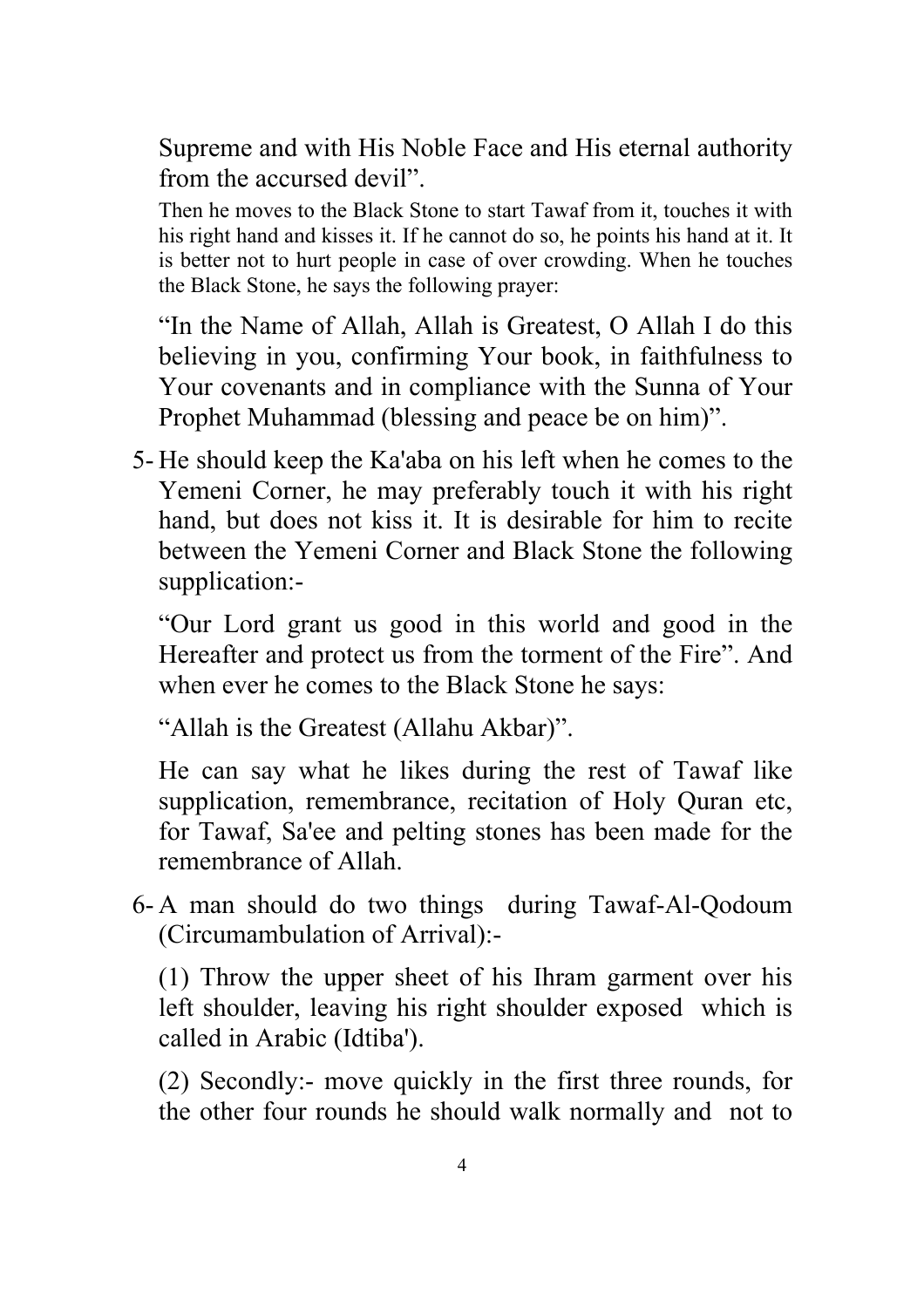move quickly.

7- Having completed his seven circlings, he moves to the station of Ibrahim reciting the following verse:-

 "And take you (people) the Maqam (place) of [Ibraham as a place of prayer''. [Sura 2, vserse 125]

 Then he performs two rak'as, preferably behind the Station of Ibrahim - In the first rak'a he recites Sura 109 (Al-Kafirun, in the second Sura 112 (Al-Ikhlas).

8- After praying behind the Station of Ibrahim, he leaves for Safa (hill) and when he approaches Safa, he recites the verse:

 "Verily, As-Safa and Al-Marwah (two mountains in Makkah) are of the Symbols of Allah. So it is not a sin on him who performs Hajj or 'Umrah (pilgrimage) of the House (the Ka`bah at Makkah) to perform the going (Tawaf) between them (As-Safa and Al-Marwah). And whoever does good voluntarily, then verily, Allah is All-Reccogniser, All-Knower." [Sura 2, Verse 158] and says: "I begin from which Allah has begun".

 Then he climbs Safa, till he sees the Ka'ba and facing it raising his hands and say whatever prayer he likes. The prayer of Prophet Muhammad when he climbed Safa was as follows:

 "There is no God but Allah, He has no partner. Sovereignty belongs to Him and praise too, He fulfilled his promise, helped His servant and routed the hosts, all alone". Then he descends from Safa walking, and when he reaches the Green Posts, he is recommended to move quickly between the two Green Posts then he walks normally till he reaches Marwa. As he climbs the hill of Marwah, he prays and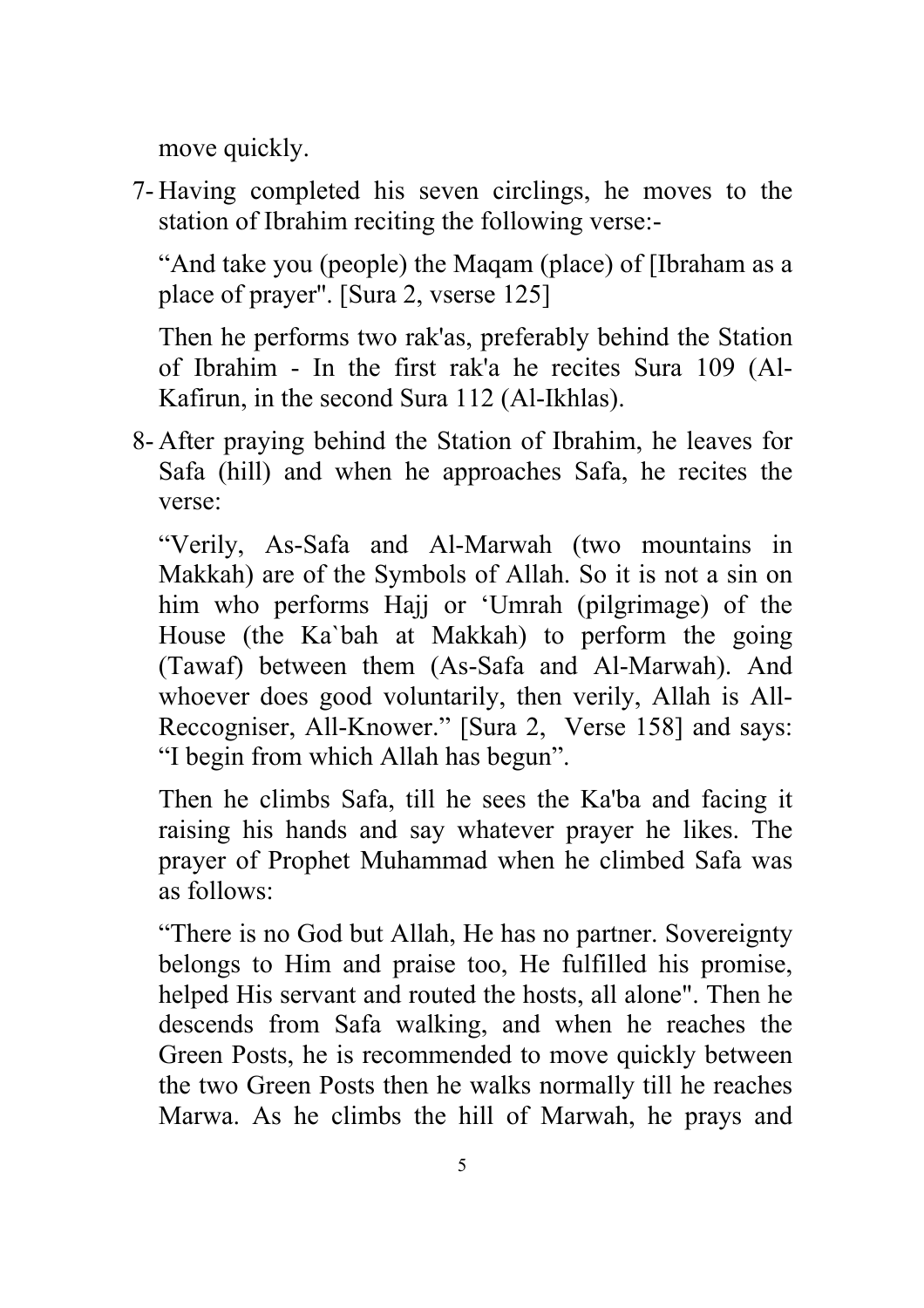praises to Him, with his face towards the Ka'aba as he did on Safa. He goes back to Safa and carries on until he completes seven courses. His coming from Safa and going to Marwa is considered to be one course. He may say what ever he likes: Du'a, Quraan etc..

 When he completes Sa'ee seven courses, he should shave or cut part (shorten) the hair on his head. Women are to cut only a finger tip's length from their hair.

 Shaving is better than shortening because the Prophet (may peace and blessings of Allah be upon him) prayed for those who shaved three times and prayed for those who shortened once. The only exceptional case is when the time of Hajj is about to come.It is better for him to shorten so that he leaves some of his hair to be shaved or shortened in pilgrimage.

# How to perform Hajj: Pillars of Hajj:- (Arkan)

- 1. Ihram
- 2. Standing in Arafat i.e. staying and supplication
- 3. Tawaf Al-Ifadah (Main Circumambulation)
- 4. Making Sa'ee between Safa and Marwah

# Duties of Hajj: (Wajibat)

- 1. Ihram at Miqat (Station of Ihram)
- 2. Standing at Arafat till the sunset for those who stand there by noon.
- 3. Spending the night in Muzdalifa and leaving before sunrise except women and weak people who may proceed to Mina at any time after midnight.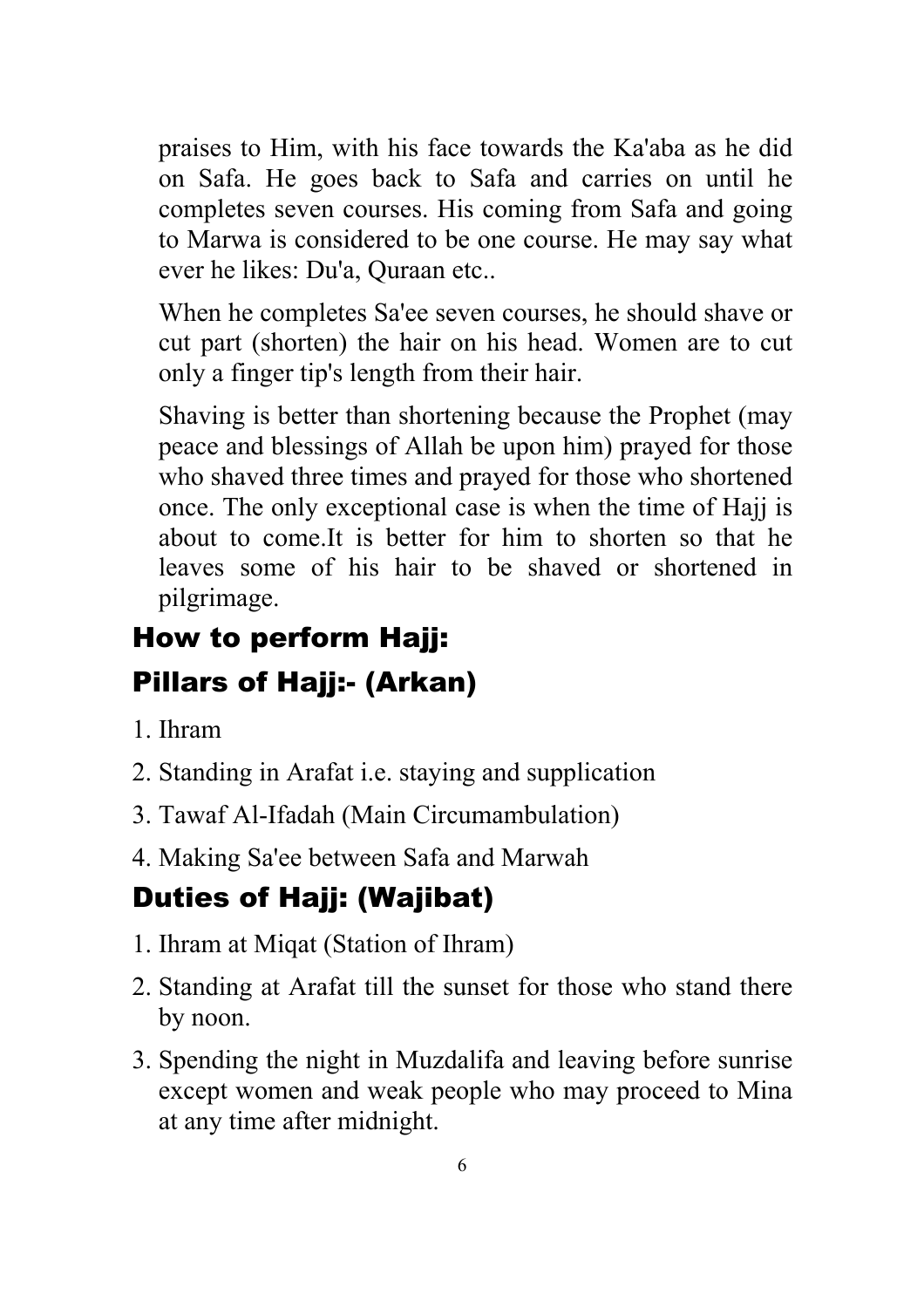- 4. Staying during the nights of Tashriq Days in Mina.
- 5. Pelting the three Jamarat during the Days of Tashriq (11th, 12th and 13th of Zul Hijja).
- 6. Shaving or shortening of hair after pelting Jamarat al-A'kaba.
- 7.Tawaf Al-Wadda (Farewell Circumambulation).
- \* He who leaves a pillar of Hajj, his Hajj will not be accepted unless he does this pillar (rukun).
- \* He who leaves a duty (Wajib), he should offer sacrifice for the poor of Al-Haram.

# Forbidden Acts During the state of Ihram:

Applying perfume, trimming hair or clipping the nails, a male covering his head, killing or hunting animals of game, sexual intercourse with your spouse, and its causes and stimulants, making a marriage contract, marriage proposal, wearing sewn clothes or boots or shoes reaching above the ankles, cutting or plucking of trees, plants or grass within the Sacred Precincts (Al-Haram).

### **Rites of Hajj**

8th Day of Dhul-Hijja (Tarwiyah Day):

\* At noon this Day, the pilgrim performs Ihram from anywhere he stays where he intends to perform the rites of Hajj.

Before Talbiya he should do the following:-

Take a bath, clip his nails, trim his moustache, shave the pubic hair then put on 2 clean white seamless garments (Izar and Rida), women put on any regular decent dress, but she should not use face veils and gloves and she should leave the face and the hands uncovered but she is allowed to cover her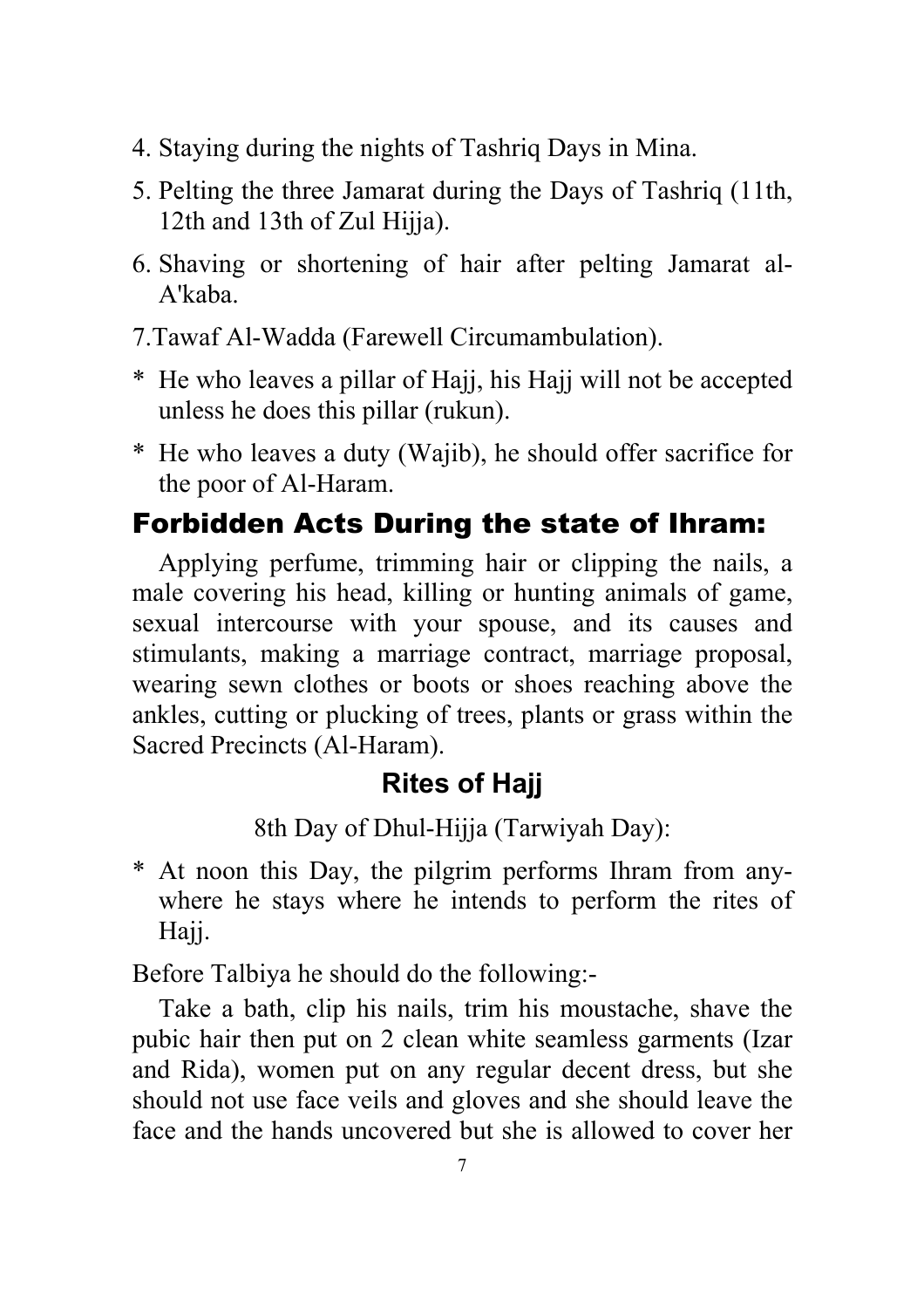face with her garment or head cover that is not a niqab when men approach.

For 'Qarin' and 'Mufrid', it is not allowed for them to shave or shortening hair as Mutamatti does, because they are still in the state of Ihram.

- \* It is a Sunnah for the pilgrim to cover his shoulders when he puts on Ihram dress.
- \* Then he says "Here I am My Lord, I intend to perform Hajj".
- \* If he fears that anything may detain him from completing Hajj, He can make his intention conditional by saying:

 "If I am detained by anything, my release from Ihram shall be where I am detained, "Whenever he conditioned and is detained by anything, he could discard his Ihram without any penalty".

- \* When the pilgrim intends Hajj, He must avoid all forbidden acts of Ihram.
- \* Pilgrim recites Talbiya very often and does not stop reciting till he reaches Mina where he pelts jamarat Al-Aqaba on the 10th day of Zul-Hijja.
- \* Then he proceeds with pilgrims to Mina reciting Talbiya where he prays Noon prayer (Zuhr), Afternoon prayer (Asr), Sunset prayer (Maghrib), Evening Prayer (Isha) and Dawn Prayer (Fajr), he is not allowed to combine prayers together, he is only allowed to shorten 4-rak'at prayers.
- \* The Prophet (may peace and blessing of Allah be upon him) did not use to maintain supererogatory prayers which called in Arabic (Rawatib). He only used during his travel to practise the two optional Rakaat before the morning prayer and also the Witr prayer (after Isha prayer).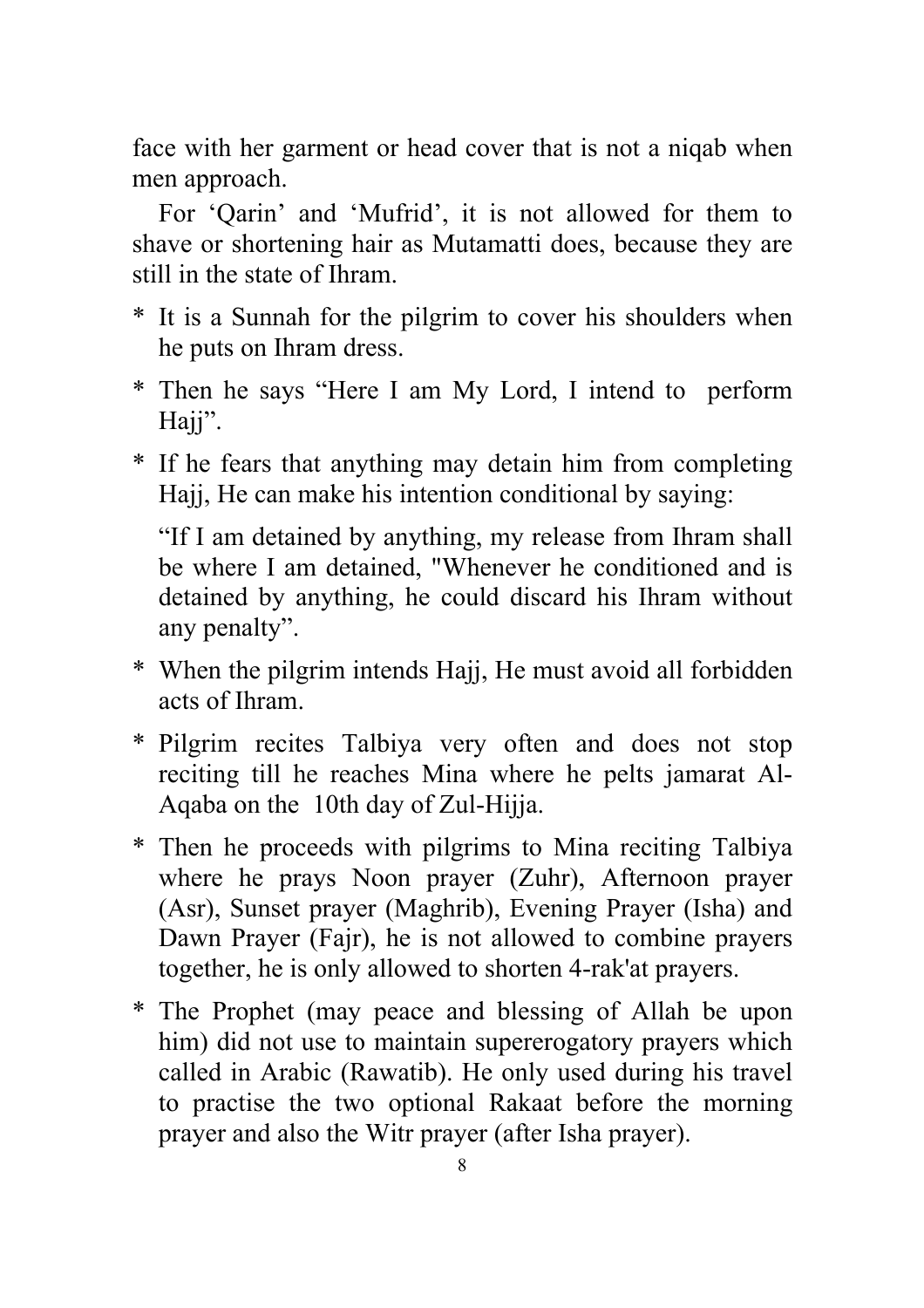- \* He should maintain the supplications used to be said by Prophet Muhammad, especially, the supplications of morning evening & sleeping.
- \* He stays in Mina this night.

## **9th Day of Dul-Hijjah**

(Day of Arafah)

- \* After sunrise on Ninth Day of Zul-Hijjah, he is to set out from Mina to Arafat reciting Talbiya and saying Allah is the Greatest (Allahu Akbar).
- \* It is detestable (Makruh) to fast on this Day of Arafa, for the Prophet stood in Arafat breakfasting with milk in the presence of all pilgrims.
- \* It is sunnah for the pilgrim to stay in Namirah till after midday, if that is possible.
- \* Listen to the Khutbah (sermon) at the Mosque of Namira, then combine in advance and shorten Dhuhr and Asr prayer (Noon and Afternoon Prayer).
- \* He must be sure when he enters Arafah that he is inside Arafah, because the Valley of U'rana is not a part of Arafah.
- \* He is recommended to raise his hands and face the Qibla while supplicating and remembering Allah till sunset.
- \* The whole of Arafat is reserved for Wuquf (standing). If he can keep the Mountain of Rahma between him and the Qibla, it will be better.
- \* It is not the Sunnah of the Prophet to climb the mountain.
- \* He says very often the following prayer (Du'a).

"There is no God but Allah, Alone. He has no partner.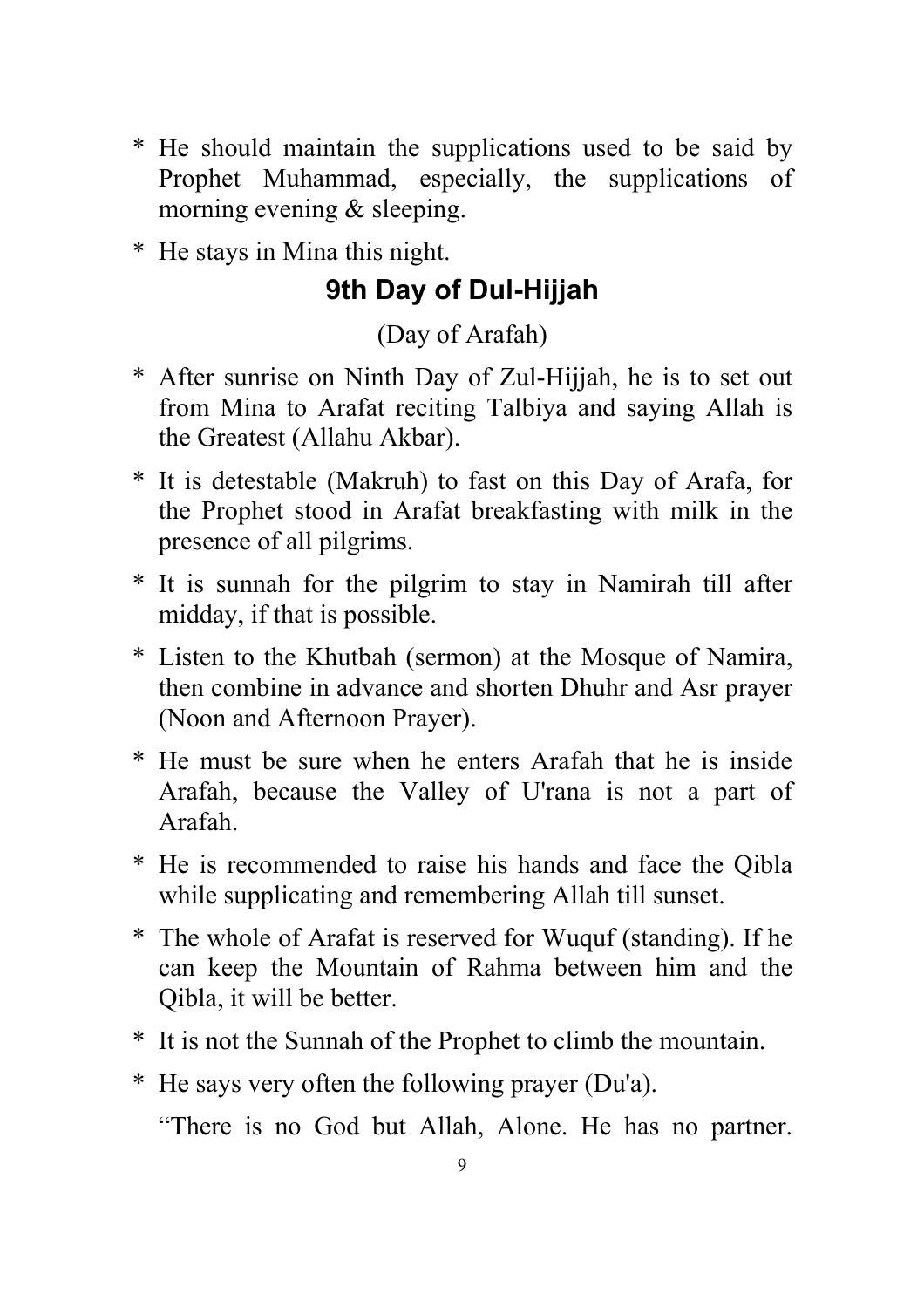Sovereignty belongs to Him, and praise too, He gives life and takes it. He has power over all things".

- \* He says very often peace and blessings on the Messenger of Allah (may peace and blessing of Allah be upon him).
- \* He does not leave Arafat till the sunset.
- \* After sunset the pilgrim moves from Arafat to Muzadalifa calmly. If he finds a wide space he can move quickly.
- \* He performs in Muzdalifa the Maghrib Prayer and Isha Prayer together at the time of the latter, he should not pray any extra prayer except Witr prayer.
- \* He sleeps till dawn. Women and weak people may leave for Mina at any time after midnight, or disappearance of the moon.

#### **10th Day of Dhul-Hijjah**

(Sacrifice Day)

- \* Dear brothers and sisters may Allah accept our Hajj.
- \* All pilgrims must perform Dawn Prayer (Fajr) in Muzadlifa with the exception of women and weak people.
- \* After Dawn Prayer face the Qibla, keep praising Allah, reciting Takbir (Allah is the Greatest) and supplication until the sky becomes a glow.
- \* Before sunrise proceed to Mina quietly reciting Talbiya.
- \* Speed up your walk when you pass by Muhassir Valley.
- \* Pick up seven pebbles from anywhere in Muzadalifa or Mina.

Then you have to do the following:

1. Throw seven pebbles at Jamarat Al-Aqaba in a successive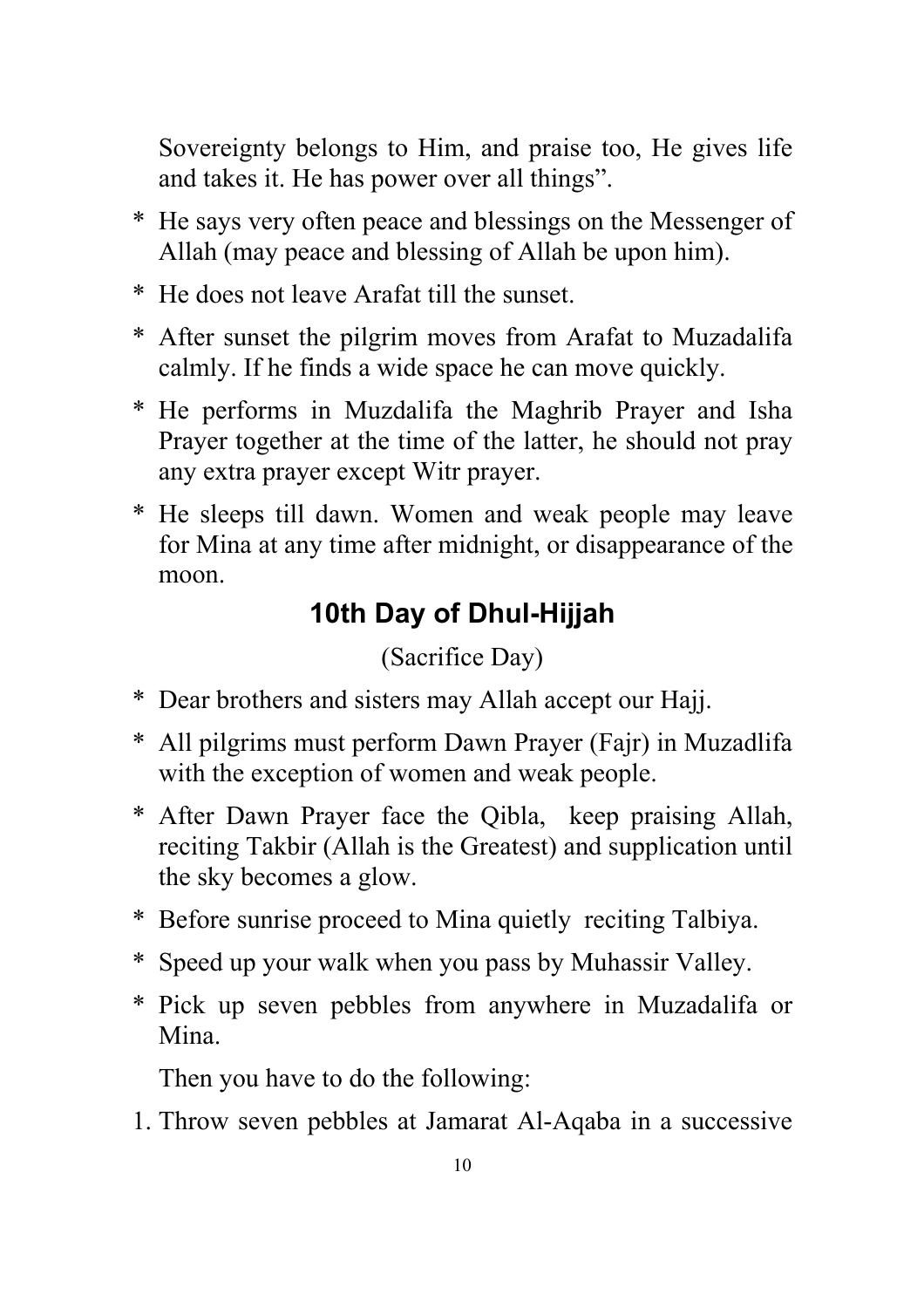way and recite Takbir with every pebble. Then you slaughter Hadi ("It is an obligation for the Mutamatia' and the Qarin only").

He eats from the sacrifice and distributes some to the poor.

2. You shorten and shave hair from all parts of your head. It is better to shave it (for men only). Women are to cut only a fingertip of their hair. At this time all the prohibitions of Ihram state become permissible except for sexual intercourse, so you can wear your clothes and apply perfume, etc.

 The first discard of Ihram happens with performing two of three - pelting, shaving and Tawaf.

- 3. Then you return to Makkah and perform the main circumambulation (Tawaf Al-Ifada).
- 4. In the case of Tamattu, you should perform Sa'ee between Safa and Marwa and also in the case of Ifrad and Qiran If he did not perform Sa'ee after Circumambulation of Arrival (Tawaf Al-Qudoum). Then the pilgrim will be allowed allthings prohibited due to state of Ihram including sexual intercourse with his wife.
- 5. There is no harm for the pilgrim if he does something out of order for example he shaves before throwing, there is no harm on him.
- 6.Drink the water of Zamzam and perform Noon prayer in Makkah if possible.
- 7.You have to stay the night in Mina.

### **11th Day of Zul-Hijjah**

\* You should maintain the five prescribed congregational prayers while spending nights at Mina.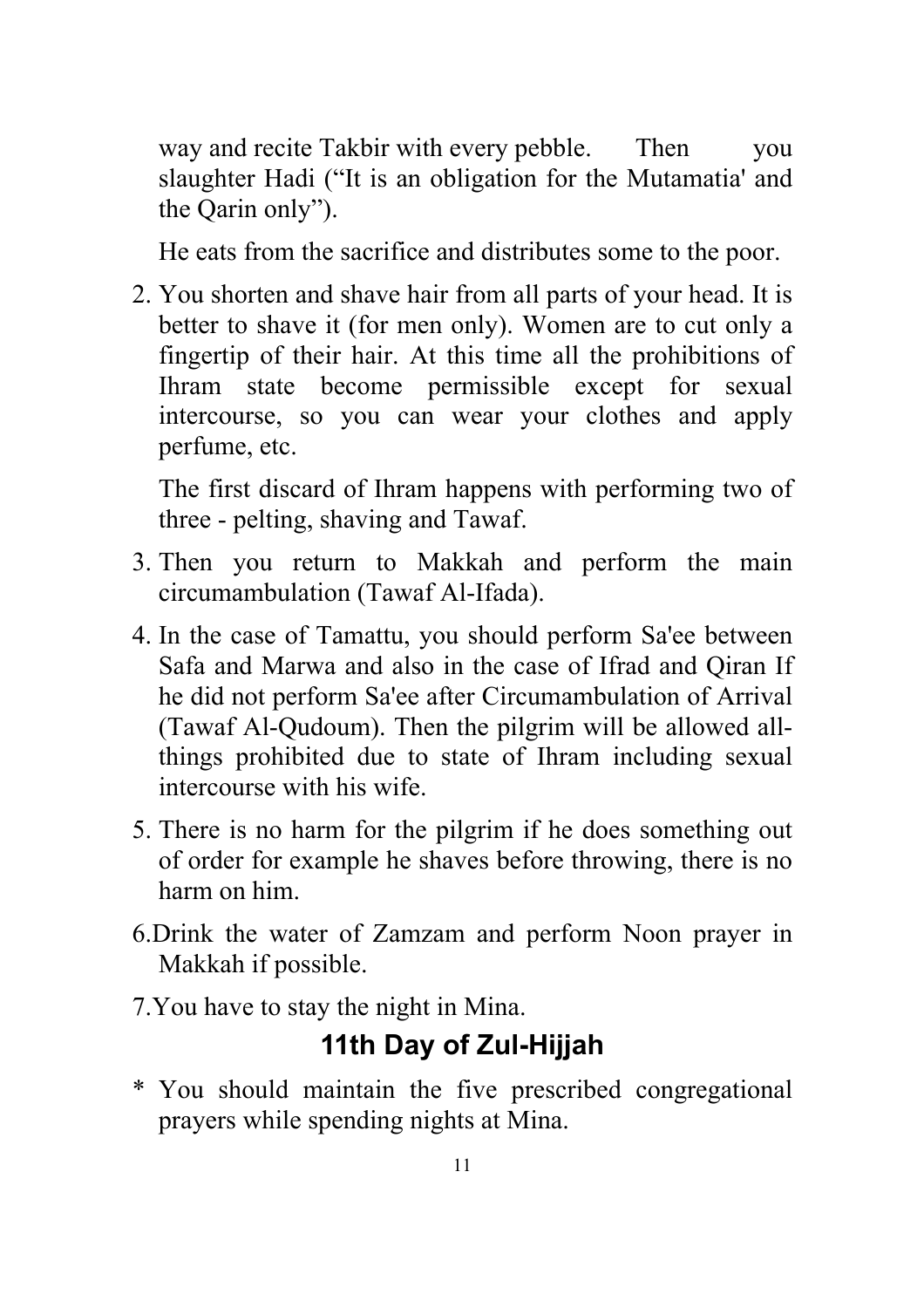- \* During Tashriq Days (11th, 12th, 13th of Zul-Hijjah) recite Takbir (Allah is Greatest) very often after prayers which is called restricted remembrance where as the absolute remembrance can be recited at any time and in any place.
- \* You start throwing pebbles at each of three Jamarat after mid day. So you start with small Jamarat, then the middle Jamara, after that the Al-Aqaba Jamara which is called (Big Jamra).
- \* Throw seven pebbles at each of the three Jamarat successively.
- \* After throwing seven pebbles at the small Jamra successively, you face the Qibla with the small Jamra on your left and keep Khaif mosque on your right. Then you supplicate and entreat Allah longer as Prophet Muhammad did.
- \* After pelting the middle Jamara, you keep it on your right facing Qibla and supplicate and entreat so long.
- \* After throwing at Jamarat Al-Aqaba you leave immediately and not stand for supplication.
- \* It is permissible to pelt at night if necessary.
- \* Then you spend the night in Mina.

## **12th Day of Zul--Hijjah**

- \* During staying nights in Mina, you should make use of your time by remembering Allah and doing good deeds.
- \* After mid day you throw pebbles at each of the three jamarat successively as you did before.
- \* After throwing, if you want to leave sooner, you are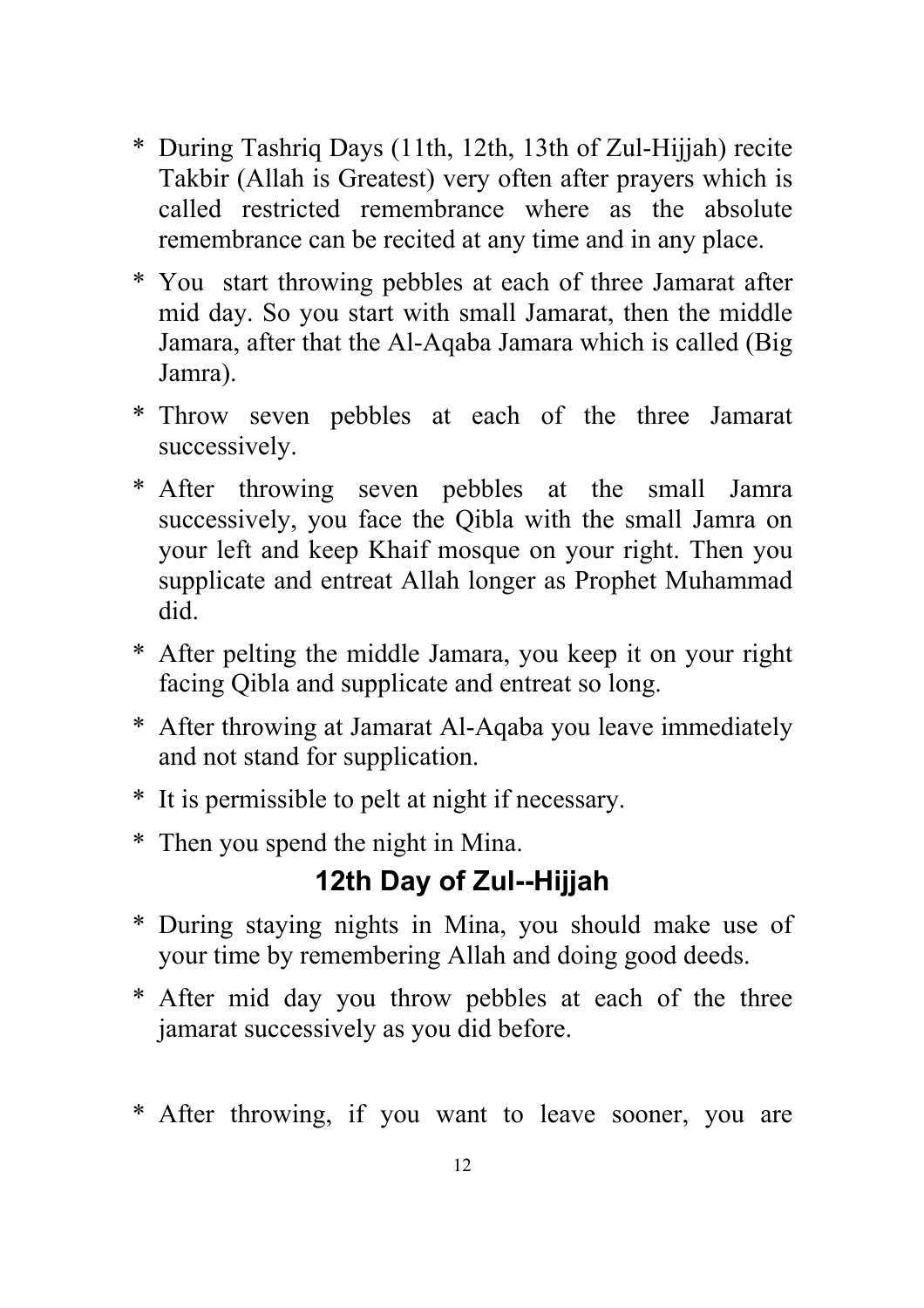allowed to do so.

 You have to leave before sunset and make Farewell Circumambulation.

- \* It is better for the pilgrim to stay late for throwing.
- \* It is better to pray during your stay in Mina on the Days of Tashreeq in Al-Khaif Mosque.

## **13th Day of Zul-Hijjah**

- \* After you stay the night in Mina, you pelt the three Jamarat exactly as you did on the 11th and 12th Day.
- \* If you intend to go back home, perform Farewell Circumambulation (Tawaf Al-Wada). Women in the state of menstruation or puerperium (child birth bleeding) are exempted from performing this final circumambulation.
- \* By this, you have finished your Hajj and praise be to Allah.

#### **Important Notes**

- 1- Some pilgrims lack good behaviour and understanding of Islamic teachings, that is why you may see them committing some unlawful things and performing rites of Hajj and Umrah in the wrong way, they show no interest to change their bad manners committed before Hajj. Actually, this is a sign that their pilgrimage is incomplete, if we do not go so far as to say that it is unacceptable. There is no might nor power except with Allah.
- 2- The pilgrim should seize the opportunity during the Day of Arafah, for it is the day in which Allah forgives sins, releases people from fire and the angels boast of the pilgrims standing in Arafah.
- 3- When throwing the seven pebbles at each Jamra, it is required that the pebbles should fall in the throwing place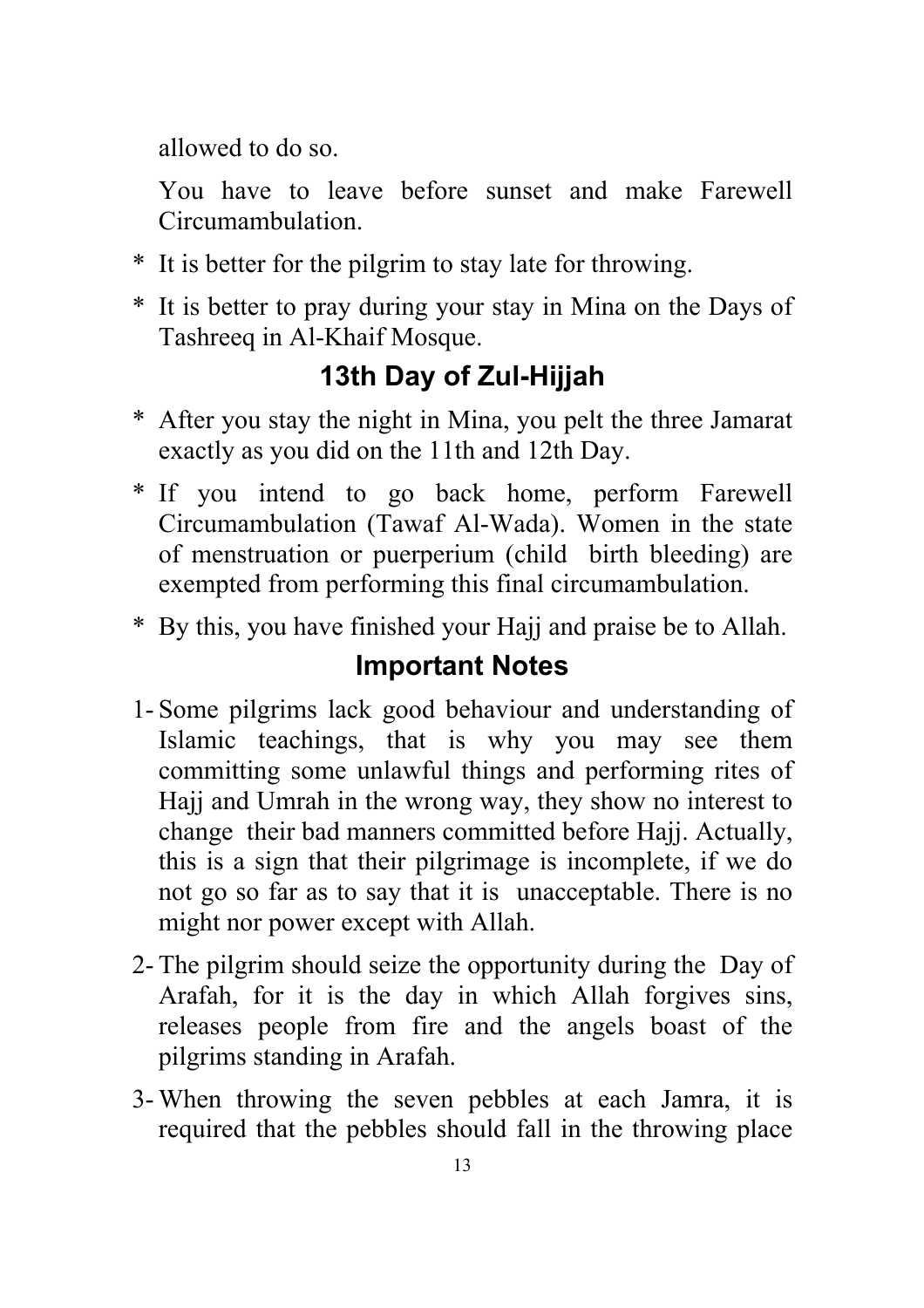(the basin).

- 4- You are not allowed while you are in state of Ihram to wash your hands and body with soap that is made of musk and other kinds of perfumes.
- 5- Whoever does not find `Hady' (sacrifice) or cannot afford it, he shall have to fast for three days during Hajj season and seven days after returning home. You can fast these days successively and intermittently. The population of Haram are exempted from offering `Hady' (sacrifice).
- 6- You will have a great reward when you serve pilgrims and are patient and over look their mistakes.
- 7- The pilgrim is allowed to change Ihram dress and take a bath when ever it is needed.
- 8- It is a Sunnah to visit the Prophet's Mosque before or after Hajj. The prayer in it is better than one thousand prayers in any other mosque. It is preferable to visit the Prophet's grave and his two companions and make salam (peace) to them, then you visit Quba Mosque and pray two rak'at in it.After that you visit Baqi` where the graves of the companions are and pray for them. After that, the graves of the martyrs of Uhud and pray for them.

 It is not allowed to call the dead or seek help from them, for it is a kind of polytheism which nullifies the deeds.

### **Some Supplications and Remembrances**

\* It was reported that the Prophet (may peace and blessings of Allah be upon him) said: "The best prayer is the supplication of the Day of Arafah and the best words that I said and the previous Prophets are:

 "There is no God, but Allah, He has no partner sovereignty belongs to Him, and Praise too, He gives life and takes it.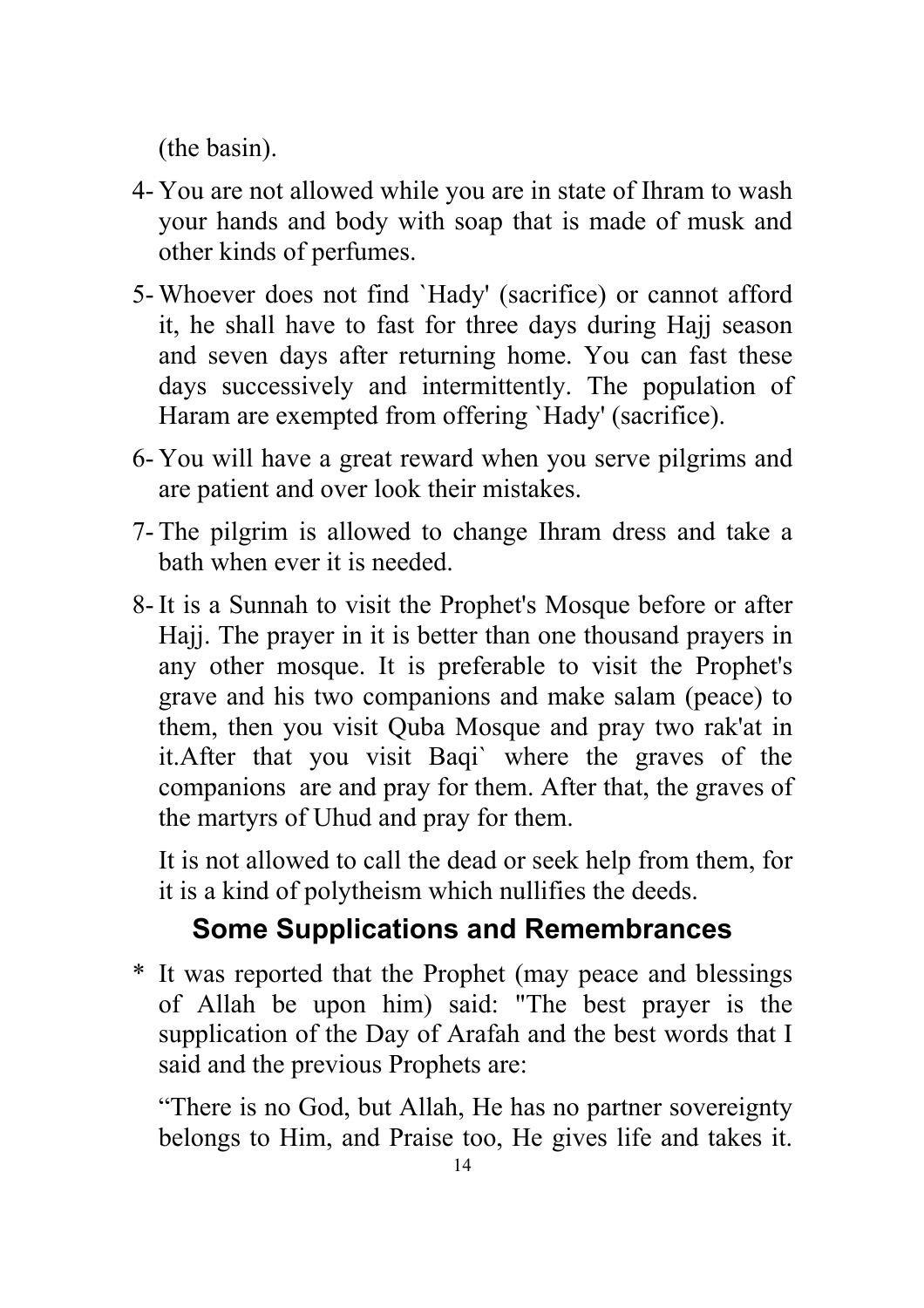He has power over all things".

- \* Prophet Muhammad said: "The most beloved speech to Allah are four words:- 'How perfect Allah is, and all praise is for Allah- None has right to be worshipped except Allah, and Allah is the Greatest'"
- \* Abu Hurayra reported that the Messenger of Allah said: 'There are two words (which are) light on the tongue, heavy on the scale and beloved to the Most Gracious:

 "How perfect Allah is and I praise Him, How perfect Allah is, The Supreme".'

- \* "O Allah, I have indeed oppressed my soul excessively and none can forgive sin except You, so give me forgiveness from Yourself and have mercy up on me. Surely, You are the Most-Forgiving, The Most-Merciful".
- \* 'O Allah, by Your knowledge of the unseen and Your power over creation, keep me alive as long as You know such life to be good for me and take me if You know death to be better for me. O Allah, make me fearful of You whether in secret or in public and I ask You to make me fair in speech, in times of pleasure and anger. I ask You to make me moderate in times of wealth and poverty and I ask You for ever lasting bliss and joy which will never cease. I ask You to make me pleased with what You have decreed and for easy life after death. I ask You for the sweetness of looking up on Your Face and a longing to encounter You in a manner which does not entail a calamity which will bring about harm nor a trial which will cause deviation. O Allah, beautify us with adornment of faith and make us of those who guide and are rightly guided'.
- \* 'O Allah I ask you every goodness that Your Prophet Muhammad asked You and I seek refuge with You from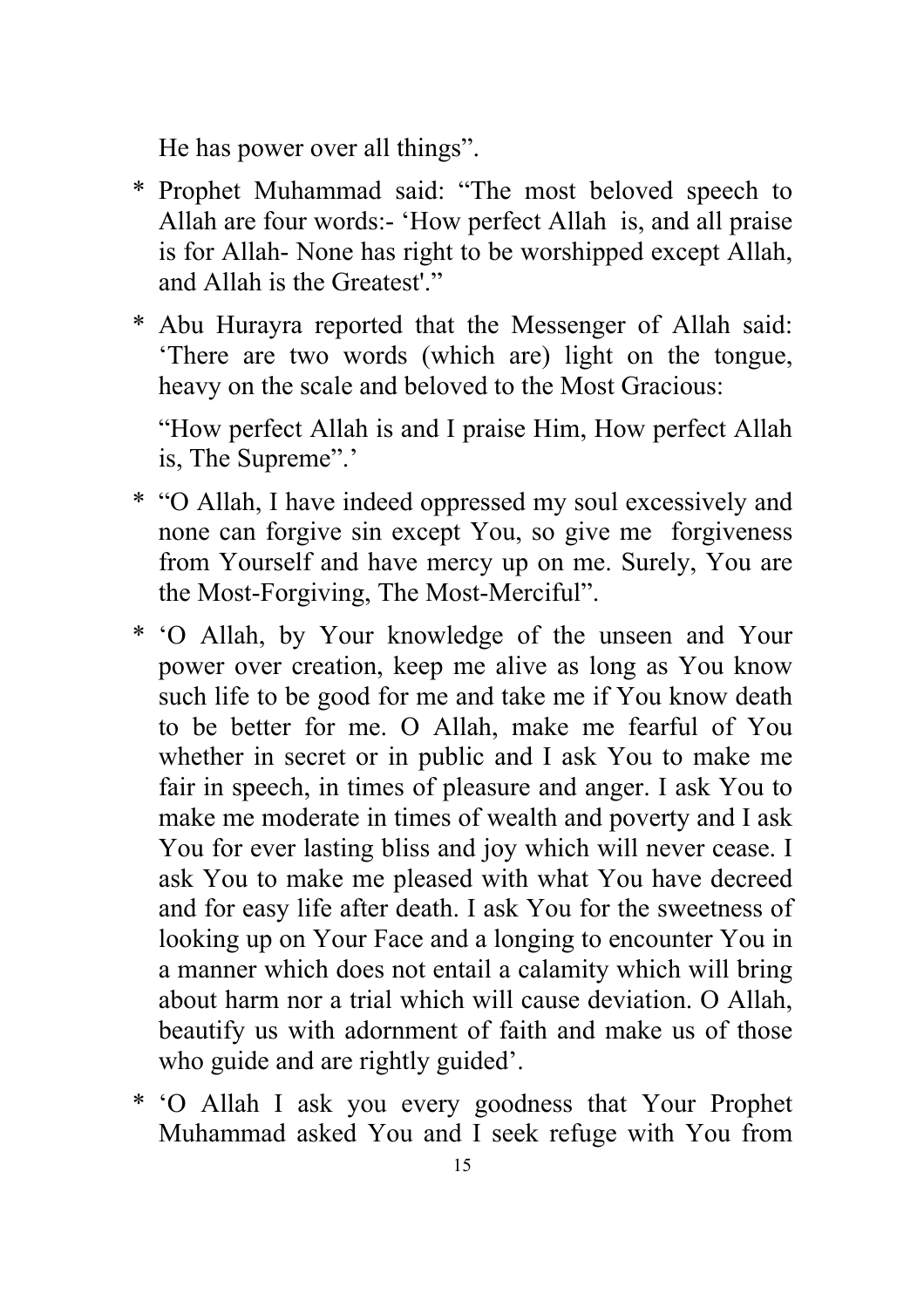every evil that Your Prophet Muhammad sought refuge with You from it, but is You on Whom we depend and seek help and there is no might nor power except with Allah'.

\* You should ask forgiveness very often and repent sincerely and ask Allah the goodness of this world and the Hereafter and send blessings on the Messenger of Allah. The Prophet Muhammad used to say this prayer very often:

 "O Allah give us good in this world and good in the Hereafter, and guard us from the torment of Fire".

# **Mistakes and Contrary Acts of Pilgrims**

There are some mistakes and contrary acts committed by some pilgrims when they perform the rites of Hajj and Umrah. We will mention them briefly so that pilgrims will avoid them:

- 1- Leaving his right shoulder exposed from the beginning of Ihram till the end of the ritual acts We call it in Arabic (Idtiba).
- 2- Leaving Talbiya loudly or leaving it all at once after Ihram and in Muzdalifa and Mina.
- 3- Reciting Talbiya in groups, commanded by a leader.
- 4- Innovation of special supplications when entering the Holy Mosque or seeing the Ka'ba.
- 5- Inventing special supplication to every course during Sa'ee or Tawaf while what is legal is recitation of Holy Quran and absolute supplication.
- 6- Praying loudly and in a group which disturbs and confuses the others who make Tawaf.
- 7- Pointing to the Kaba when climbing Safa.
- 8- Some women move quickly between the two green posts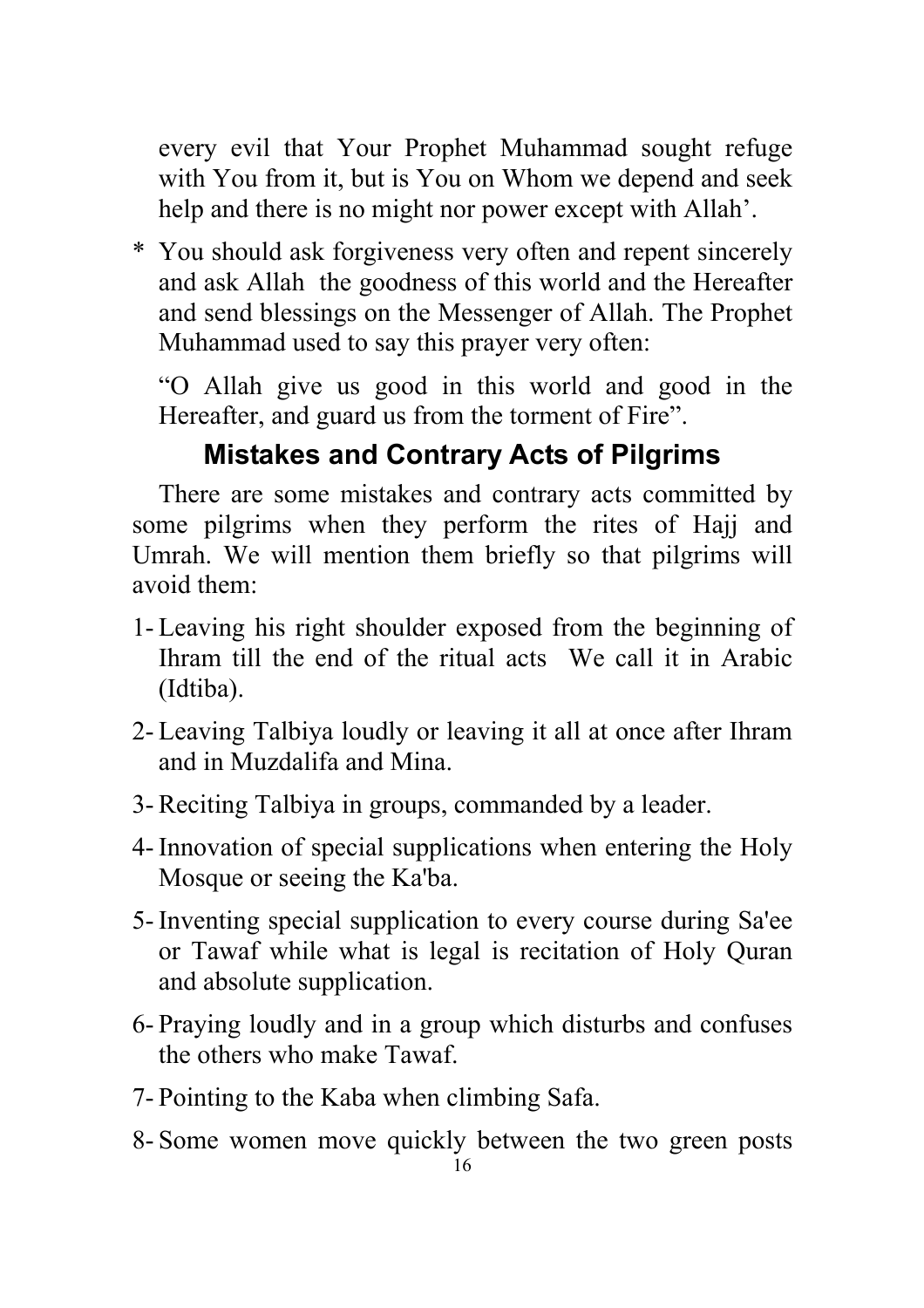while it is permissible for men only.

- 9- Some of pilgrims think that the Sa'ee from Safa to Marwah and then return to Safa is a course, this is wrong, but the correct is that the Sa'ee from Safa to Marwah is one course, and returning to Safa is an other course.
- 10- Shaving some parts of the head and leaving an other part unshaved or cutting some areas of the head and leaving the rest.
- 11-Not facing Qibla during supplication in Arafah.
- 12- Insisting on climbing the mountain of Arafah for supplication.
- 13-Wasting time in Arafah, Mina and the nights of Tashreeq without any benefits.
- 14- Considering the picking up of pebbles from Muzdalifa is obligatory and thinking that washing them before pelting has excellence.
- 15- Neglecting standing for supplication (Du'a) after pelting of Al-Jamarat.
- 16- Sacrificing hady animals which are not of legal ages.
- 17- Many pilgrims at the last afternoon of Arafah look busy to leave Arafah where this time is the best time for supplication (Du'a). Allah is most pleased by His servants at this time.
- 18- Performing the prayers of sunset and evening (Maghrib and Isha) at Muzdalifa without being sure of the direction of the Qibla. It is a duty on them to ask about the direction of the Qibla.
- 19- Leaving Muzdalifa before mid night and leaving spending the night in it, although it is an obligation of Hajj.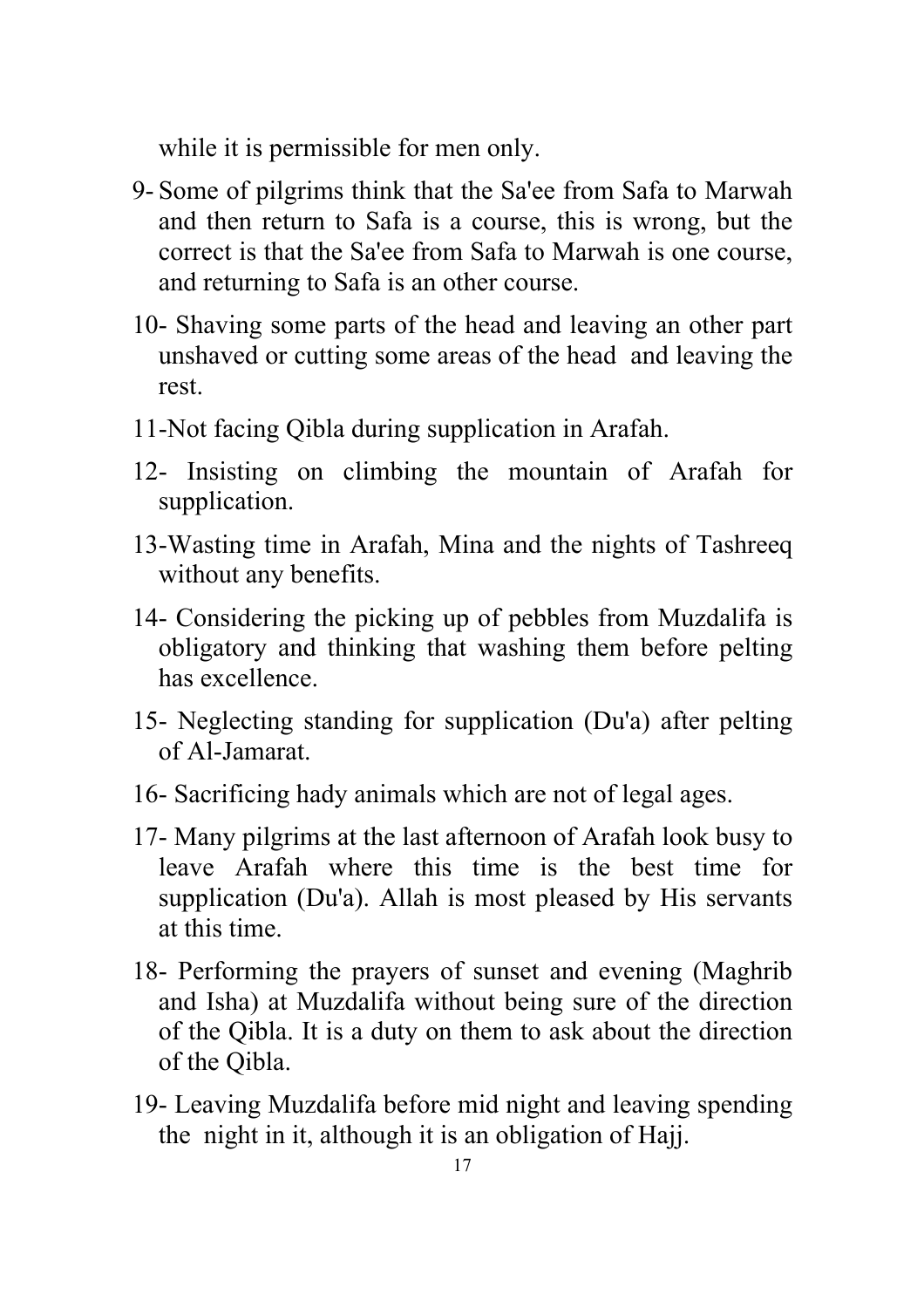- 20- Some strong people authorize others to throw on their behalf, where as the authoriztion is permissible for the weak people only and the like.
- 21- Pelting the Jamarat with shoes and big rocks.
- 22- Some pilgrims shave their beards on the Day of Eid, considering it as a kind of ornament where as it is disobedience at an excellent time and place.
- 23- Overcrowding for reaching and kissing the Black Stone to the extent of fighting and insulting which does not suit the manners of Hajj and the Holy Mosque.
- 24- Believing that the Black Stone is beneficial in itself, so that is why some pilgrims rub their bodies when they touch it. This is an ignorance because it is only Allah who brings benefit, so when Omar (may Allah be pleased with him) touched the Black Stone said "I know that you are a stone which brings no benefit and removes no harm and if I had not seen the Messenger of Allah kiss you, I would have never kissed you".
- 25- Touching all parts of the Ka'ba and rubbing it by some pilgrims. This is plain ignorance for touching is a kind of worship that must be done according to the Holy Quran and the Sunnah.
- 26- Kissing the Yemeni corner which is wrong, for the Yemen corner is touched by hand.
- 27- Circumambulation of the Ka'ba from inside the Hijr which is wrong.(The Hijr is the low semi-circular wall next to the Ka'bah.)
- 28- Combining prayers together in Mina.
- 29- Some pilgrims start throwing Jamarat Al-Aqaba then the